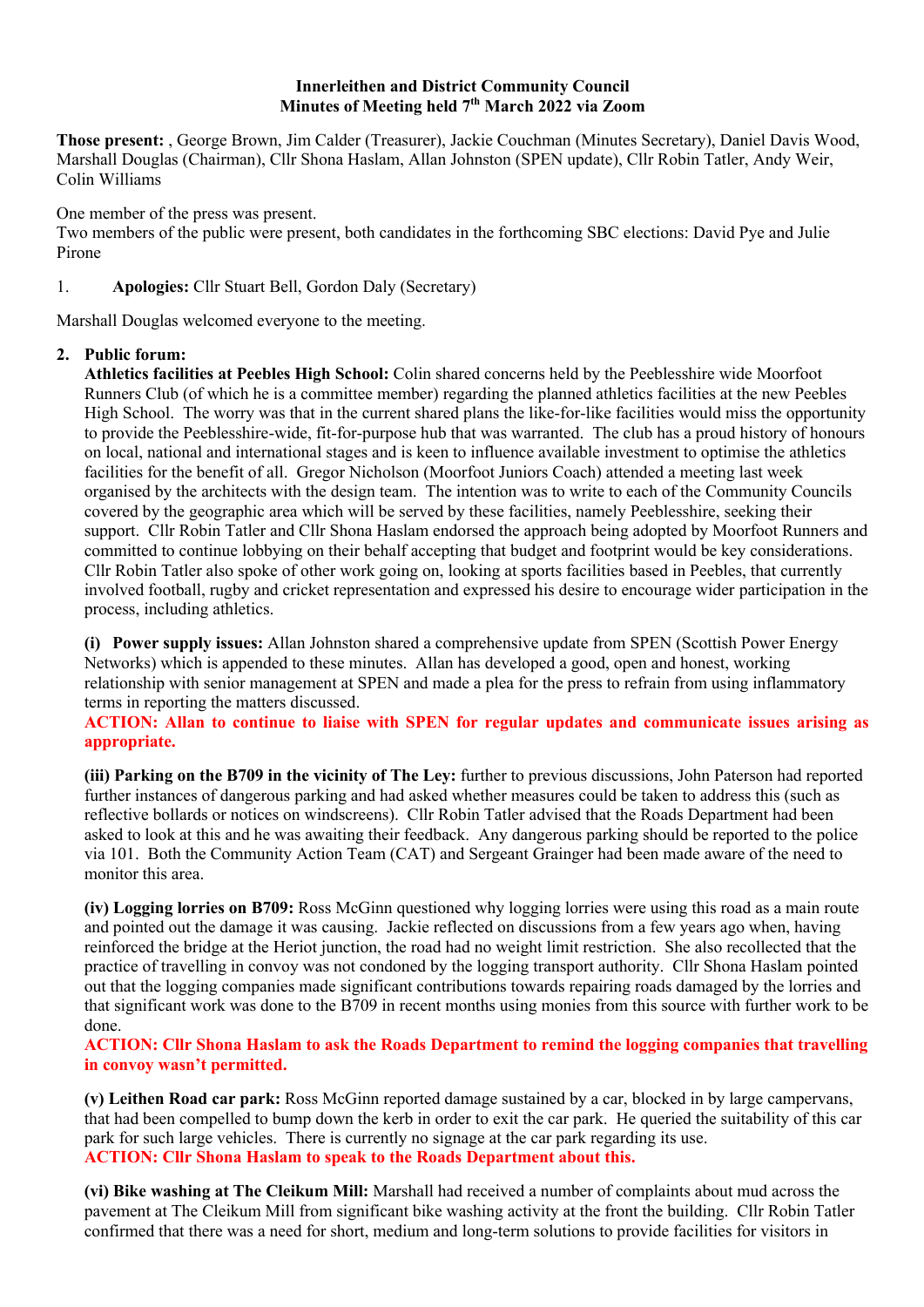general and mountain bikers in particular as discussed at the last meeting. These were actively under development currently.

*At this point in the proceedings Marshall welcomed two particular members of the public to the meeting, both of whom were candidates in the forthcoming SBC elections. He expressed the desire that, should they be elected, they would work together with Innerleithen & District Community Council as effectively as the existing councillors had done.* 

**3. Scawd Law Wind Farm update:** Colin advised that Fred Olen have set up a liaison group with invited parties including Community Councils and Innerleithen Community Trust. The intention is for the group to meet every 2-3 months or as necessary. A virtual meeting had been held on  $16<sup>th</sup>$  February 2022 and the minutes of that meeting are appended to these minutes. Whilst neither Colin nor Marshall had been able to attend the meeting, Ross McGinn was there in his capacity of chair of Innerleithen Community Trust. Colin picked out a few points of note, namely the proposed access point to the site which was now from the B709, the revised layout (for 8 turbines) and the provision of integrated mountain biking routes within the plans. Colin emphasised that this proposal was still at the preapplication stage.

#### *Colin left the meeting at this point.*

**4. Minutes of last meeting and approval:** the minutes were proposed by Daniel Davis Wood, seconded by Andy Weir.

**5. Notification of items of AOCB:** one item was flagged for consideration later in the meeting.

## **6. Matters arising from previous minutes:**

**B709 parking issues:** Cllr Robin Tatler confirmed that a meeting had been held with stakeholders and proposals were being finalised for the short-term. A further meeting is to be held this week with a potential medium-term solution in the frame. Whilst unable to give much detail at this stage, Robin assured the meeting that this issue had been taken up as an action with momentum. The intention was for this initiative to be driven by the community and for ownership to reside with the Community Council and the Community Trust once funding sources and a route map ahead had been established.

**Morningside lighting:** Cllr Robin Tatler is still working with officers to find a cost-effective solution. The solution put forward was, at £20,000, unaffordable. Robin is hoping to find a simpler, affordable, solution prior to the election. **ACTION: Cllr Robin Tatler to progress.**

**Road to Caerlee Mast:** Cllr Robin Tatler confirmed that he is waiting for SBC officers to pursue this with the owners involved. In the meantime, he confirmed that the "Give Way" is to be made clearer, particularly for those coming down the hill, to raise awareness of traffic priorities at that junction. **ACTION: Cllr Robin Tatler to update on progress.**

**Victoria Park play area:** Cllr Robin Tatler confirmed that £130,000 funding has been agreed in the budget last week to address the drainage issues and improve the park in general. There is a reserve list for playpark budgets and Caddon Court has a £60,000 project on that list, too. **ACTION: Cllr Robin Tatler to update on progress.**

**Memorial bench:** in Gordon's absence this was carried forward. **ACTION: Gordon yet to speak to the appropriate estate managers.** 

**Community flower beds:** Gordon has lodged the funding application to the Platinum Jubilee Fund, but had been led to believe all funds were spoken for. Cllr Robin Tatler thought there may still be funding available and urged Gordon to get in touch with SBC officers as, should this funding be exhausted, they were looking at alternative sources of funding.

**ACTION: Gordon to clarify funding position with SBC officers.**

**Bridge by Haughhead Stables:** Cllr Robin Tatler confirmed that the bridge is SBC's responsibility, part of Erica Niven's remit. Robin is waiting for SBC officers to come back to him with proposed actions and timescale. **ACTION: Cllr Robin Tatler to progress and give updates as appropriate.**

**No cold-calling zone:** Marshall confirmed that Gordon has now issued the "No Cold-Calling" packs.

**Back road debris:** Cllr Robin Tatler confirmed that Cllr Stuart Bell has taken this up with SBC officers, but has no details of what has been agreed.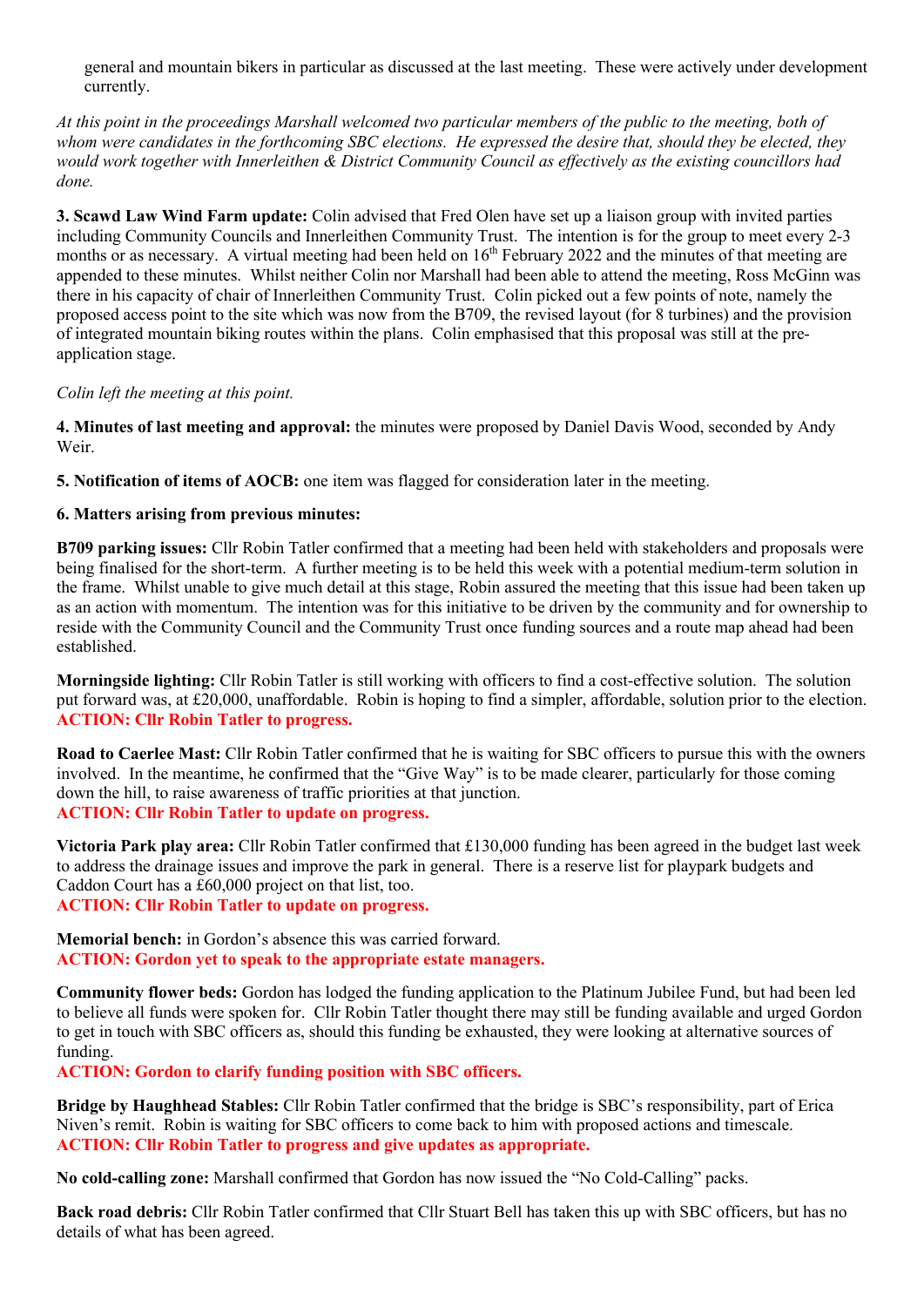## **ACTION: Cllr Stuart Bell to progress and update.**

**Yellow lines at the Traquair Road/A72 junction:** Cllr Robin Tatler confirmed that this would be done in the next few weeks as weather permitted.

**7. Swap and Share Shed:** No update in Gordon's absence.

**8. Police report:** Marshall confirmed that the February Police Report (appended) had been received in time to circulate with the agenda.

#### **9. SBC Councillor's reports:**

#### **Cllr Shona Haslam:**

**Planning issues:** Cllr Shona Haslam reported that she's been dealing with a couple of planning issues in Innerleithen.

**Abandoned vehicles:** Cllr Shona Haslam reported that she had been dealing with some abandoned vehicles on the edge of Victoria Park. One has now been moved. There is also an abandoned motorhome that is in the process of being removed.

**Peebles High School:** Cllr Shona Haslam urged residents to express their views on the new High School via the planning portal. The application was registered on Monday 21<sup>st</sup> February 2022 and details can be found here: https://eplanning.scotborders.gov.uk/online-

applications/applicationDetails.do?keyVal=R7N65LNTI2J00&activeTab=summary Both Shona and Robin were happy to discuss any concerns or comments raised and take them back to the developer. Shona pointed out that the developer is the same as had built Jedburgh Community Campus which has been shortlisted for "The Best Building of the Year in Scotland" architectural award.

## **Cllr Robin Tatler:**

**Roads budget:** Cllr Robin Tatler confirmed that provision had been made in the budget, approved last week, including:

- $\checkmark$  200 metres of Damside
- $\checkmark$  Drainage works in Leithen Road (Drovers Way)

**ACTION: Tweeddale works programme to be shared with Community Council members.**

**Vale of Leithen Football Club:** Cllr Robin Tatler confirmed discussions were ongoing with the club to try and help in the face of recent horrendous challenges. This includes considering a reduction of leasing costs to reflect the work undertaken by the club themselves.

**10. Planning Report:** the following applications were circulated for comment since the last meeting:

22/00204/FUL | Erection of replacement dwellinghouse and erection of workshop and garden room | 7 Angle Park Innerleithen Scottish Borders EH44 6PG

22/00071/FUL | Change of use and external alterations to form bakery and hot food takeaway from shop | 47 High Street Innerleithen Scottish Borders EH44 6HD

21/01577/FUL | Erection of dwellinghouse | Garden Ground Of 8A Miller Street Innerleithen Scottish Borders – status "Withdrawn"

**11. Anti-dog fouling campaign:** Jackie had nothing specific to report, but had been in touch with both Peebles Callants (through Malcolm Bruce) and Walkerburn Community Council (through Lesley Thornton) with a view to sharing our experiences in trying to tackle this problem. No further work had been done with the school since the start of the pandemic, although the shelved project to get children involved in monitoring and stencilling was ready to roll out. Andy shared the outline of a project of marking dog poo, with luminous (biodegradable) paint that his wife had been involved with in Edinburgh. Jackie confirmed that this approach had been considered early on in the project and maybe now was the time to revisit it. This is a universal and persistent problem with no easy solutions. The intention was to keep it on the public's radar, constantly seeking new ways of addressing it.

**ACTION: Each responsible dog walker and citizen to be encouraged to remove dog poo from the pavement and to keep our streets clean and clear.**

**12. Correspondence:** no specific correspondence to note.